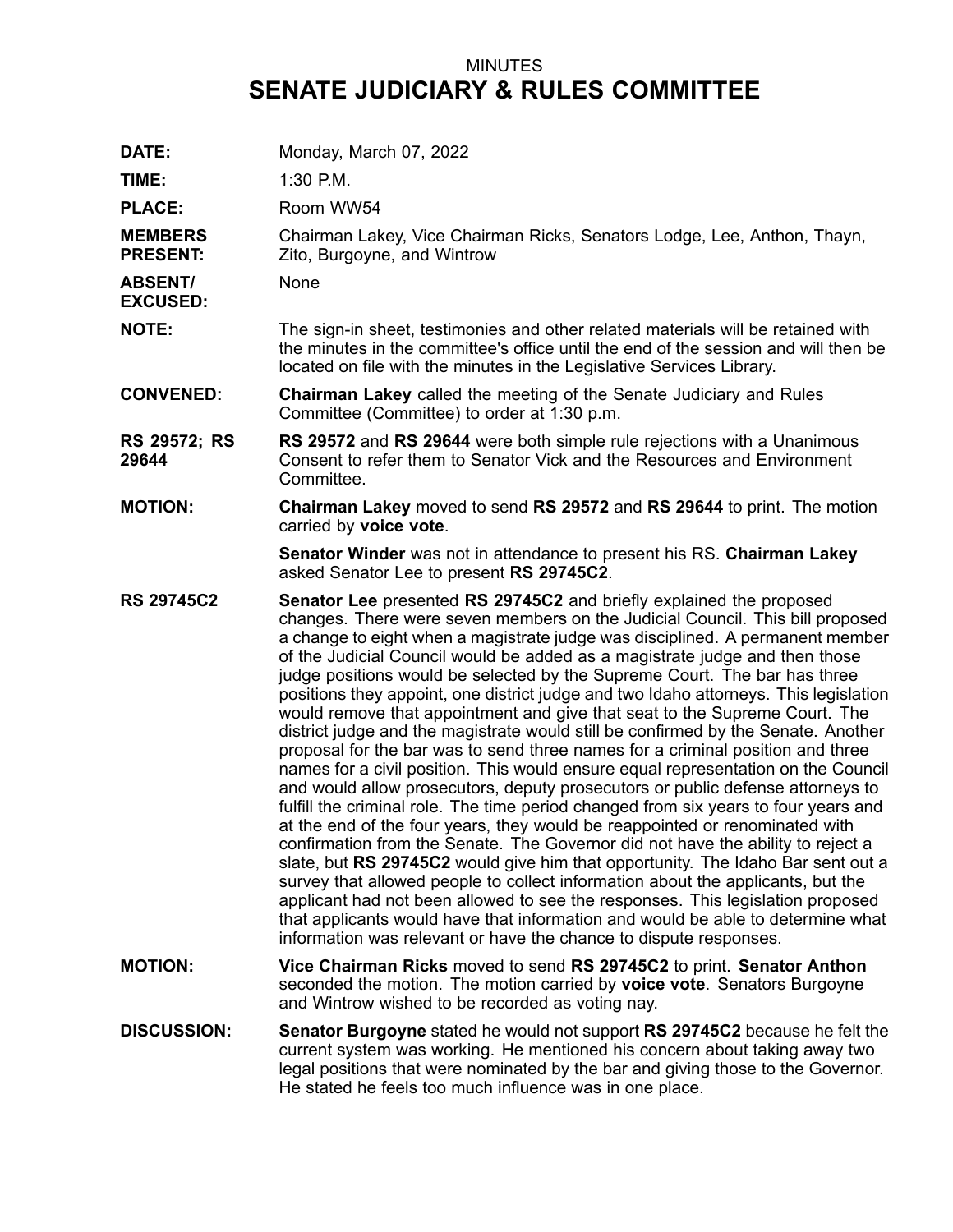- **RS 29658C1 Senator Winder** presented **RS 29658C1. Senator Winder** stated this legislation had been written while trying to recognize the importance of personal decisions, and the rights of employers in the State of Idaho.
- **DISCUSSION: Senator Burgoyne** asked what **RS 29658C1** actually did. **Senator Winder** stated that it established the intent of the Legislature to deal specifically with the coronavirus and the coronavirus vaccinations. It recognized contract rights protected by the U.S. and State constitutions. It also recognized there were employer's rights that needed to be observed and protected. Individuals have certain rights that should not be violated by <sup>a</sup> forced vaccination. **Senator Winder** explained that <sup>a</sup> one year pause would be put on this for people who do not, as part of their job requirement, need to get vaccinated. **Senator Burgoyne** added that he was very concerned about micromanaging in the private sector. He felt the courts did <sup>a</sup> good job of putting limits where they were needed. **Senator Burgoyne** continued he did not understand after all the efforts made by the Legislature to assure the private sector could continue to set the terms and conditions of employment, why the issue was being brought up at that time.
- **MOTION: Senator Thayn** moved to send **RS 29658C1** to print. **Senator Anthon** seconded the motion. The motion carried by **voice vote**. **Senator Burgoyne** asked to be recorded as voting nay.

**GUBERNATORIAL Senator Lee** moved to send the Gubernatorial Reappointment of Matthew **REAPPOINTMENT** Thomas to the Sexual Offender Management Board to the floor with <sup>a</sup> **VOTE:** recommendation that he be confirmed by the Senate. **Senator Burgoyne** seconded the motion. The motion carried by **voice vote**.

**GUBERNATORIAL The Gubernatorial Reappointment of Dr. Michael Johnston to the Sexual REAPPOINTMENT: Offender Management Board (SOMB)** to serve <sup>a</sup> term commencing March 4, 2022 and expiring July 1, 2025. **Dr. Johnston** indicated that he had been on the SOMB since its inception in 2011. He would like to continue to serve and finish the work they were doing. Their focus had been on the Sexual Offender Registry and the possibility of changing it to <sup>a</sup> care based system and adopting quality of both treatment and evaluations for sex offenders. **Senator Lee** asked what the Legislature could do to help the SOMB. **Dr. Johnston** responded the continued support from the courts, from the attorneys and from the treatment community would help the board to continue their mission.

- **GUBERNATORIAL The Judicial Reappointment of Philip Reberger to the Idaho Judicial REAPPOINTMENT: Council** to serve <sup>a</sup> term commencing July 1, 2021 and expiring July 1, 2027. **Mr. Reberger** stated he was <sup>a</sup> non attorney member of the Council and he had learned much about the legal system during his service. He was anxious to continue to serve and would do whatever necessary to help the people of Idaho have confidence in their judicial system and those who serve there.
- **DISCUSSION: Senator Lee** asked Mr. Reberger his opinion on the people's ability to choose the judiciary versus having them appointed by the Judicial Council. **Mr. Reberger** stated that he was very comfortable with the process in Idaho and we were lucky to have the best of both worlds. **Senator Wintrow** asked one thing he was proud of in his service. **Mr. Reberger** responded the Judicial Council was very successful in dealing with <sup>a</sup> relatively small number of discipline problems. **Senator Burgoyne** thanked Mr. Reberger for his many years of service. He added that he had <sup>a</sup> maturity and ability to see past the moment to longer term issues. **Senator Lodge** asked Mr. Reberger what could be done to recruit more applicants for the judiciary. **Mr. Reberger** responded to provide adequate benefits and compensation, increase the number of judge positions so caseloads were not so high and to encourage recruitment efforts by the bar and the judiciary. He commented it was important to encourage law students to think of becoming <sup>a</sup> part of the judiciary.